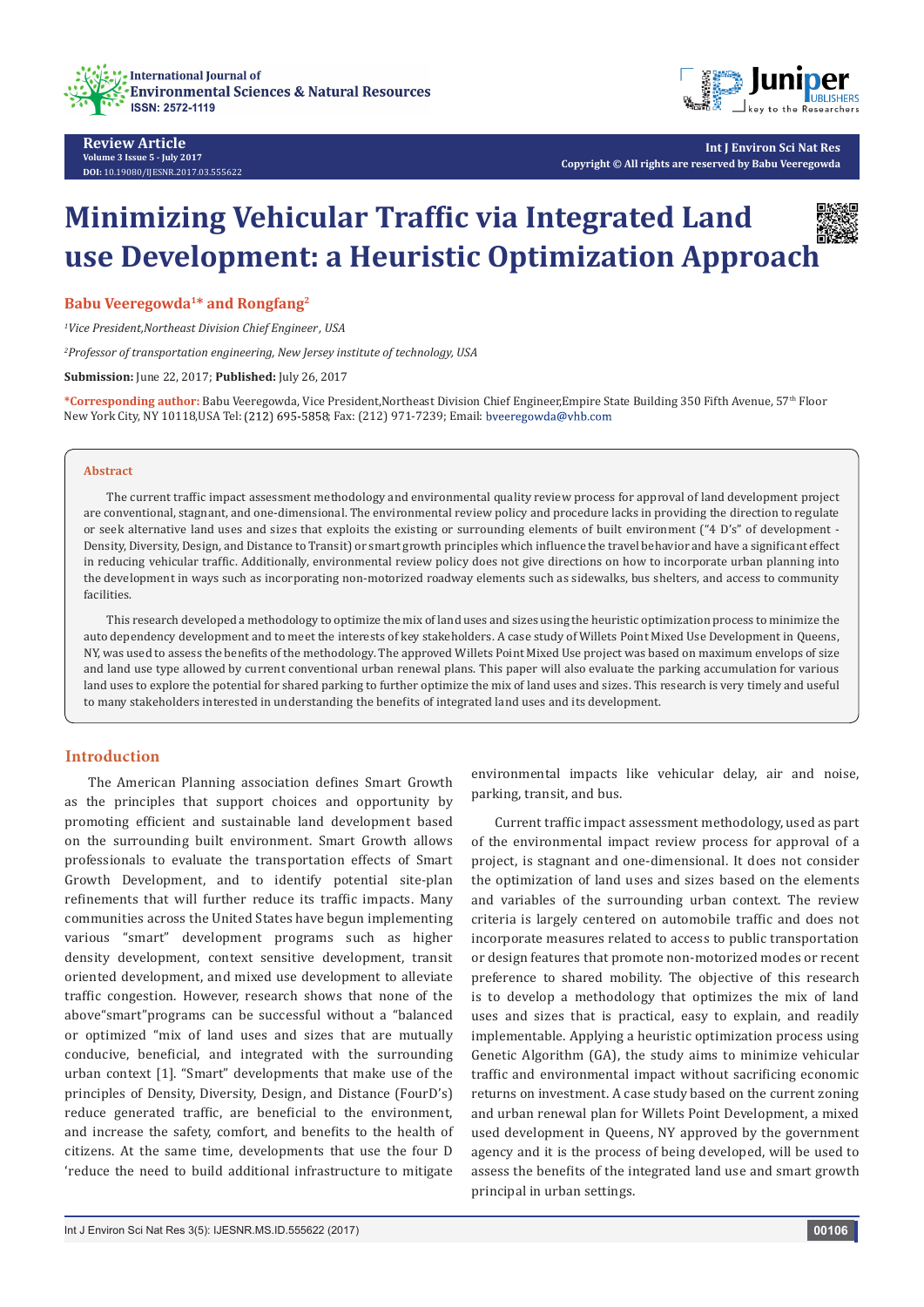The methodology was created by doing the following:

a. Conducting methodological travel behavior, trip generation, and 24/7 parking accumulation surveys by land use type

b. Analyzing travel behavior as a multi-level phenomenon, with trips nested within surrounding built environment and surrounding built environment nested within the 4 D's

c. Analyzing parking accumulation characteristics of various land use types and shared parking between land uses

d. Optimizing the mix of land uses and sizes based on the surrounding built environment and shared parking opportunities between the land uses to reduce the auto dependency

e. Measuring the effects of optimized mix of land uses and sizes on auto trip generation and qualitative assessment of environmental impacts compared to already approve case study.

### **Literature Review**

## **Conventional Traffic Impact Studies and their Shortfalls**

Although there are stringent environmental review processes required by many agencies for approval of a land development or land use rezoning, as previously mentioned, not enough emphasis is currently placed on sustainable developments that rely on the available public transportation systems or assets and non-vehicular modes of transportation. Additionally, the traffic impact guidelines do not recommender have guidelines for techniques used for assessing consequences of alternativel and uses or optimizing the sizes of land use son the transportation systems, development, and community. Optimized mixed used envelopment with a high internal trip capture that integrates urban designs part of the development program and supports non-motorized trips, such as walking and bicycling, would have a huge impact on reducing congestion [2].

Numerous studies and available evidence suggest that "smart" development programs and a well-integrated mix of land uses and sizes with the surrounding can reduce peak period traffic at many sites by asmuchas10%to15% Meyer and Miller (2001). Several studies further indicate that a development with an optimized mix of land uses and sizes can reduced riving dependency by 20% to 40% [3,4]. Despite the sere search findings, there are limited guidelines for prescribing a methodology of selecting development alternatives that are balanced and that optimize the mix of land uses and sizes in a way that limits the vehicular demand while maintaining a high number of person trips attracted to the development, thereby ensuring economic success.

The current trial and error methodology to optimize them in of land uses and sizes is in he recently cumber some, timeconsuming, costly, and rarely results in an optimal out come. There are many cases in the past where developers or investors have had to abandon land development projects in the middle of the environment all review process because of expensive mitigating impacts or a lower turn on investment due to the loss of valuable land to parking, storm water management, or open space requirements [5]. Therefore, an extol used during the initial planning's tags that optimizes them of land uses and sizes while comparing trip generation from various mixed land uses is needed of in the best land use development envelope [6].

## **Shortfalls of Current Optimization Techniques**

There are a number of studies in regards to land use allocation using optimization techniques. Most [7-10] have dealt with objectives like maximizing land use compactness, improving compatibility among neighboring land uses, and ensuring suitability of land units for land uses without considering the travel behavior. Most of these models do not take built environment into account and are linear with quadratic objective functions with too much detail in setting the objectives and constraints to provide realistic solutions. This generally makes the model computationally intractable, more narrowly defined, and therefore less useful. A review of the abovementioned studies found that multiple objectives combined into one were used using different weights to find the trade-off solutions. There is an argument that the weighting technique is very unlikely to generate a significantly different land use arrangement that might help different stakeholders [11].

The four main classes of stakeholders to be considered are considered four main classes of stakeholders: the agency planner, the environmentalist, the conservationist, and the land developer [12]. Their objectives, which related to compactness, imperviousness change, environmentally sensitive areas, and profit making, are restricted by land growth and zoning. Unlike the above studies, the optimization of mix of land uses and sizes are non-linear since each land use's modal split or auto generation behavior is dependent on its relationship with the surrounding built environment, internal trip caption rates between land uses, competing needs and objectives of various stakeholders, etc. A non-linear optimization model can be defined as a way of maximizing (non-motorized trips) or minimizing (auto trips and environmental impacts) an objective function by including a set of unknown real variables (types of land uses and its sizes) subject to certain constraints to meet the objectives of key stakeholders such as agency planners, environmentalists, conservationists, and developers.

## **Integrated land use principles and overall discussion of optimization of mix of land uses and sizes**

In order to create a well-balanced or optimized mix of land uses and sizes through the core principle of "smart" development, it is first import of and the travel demand characteristics of various land uses such as person and vehicular trip generation characteristics, 24-hour person and vehicular trip generation,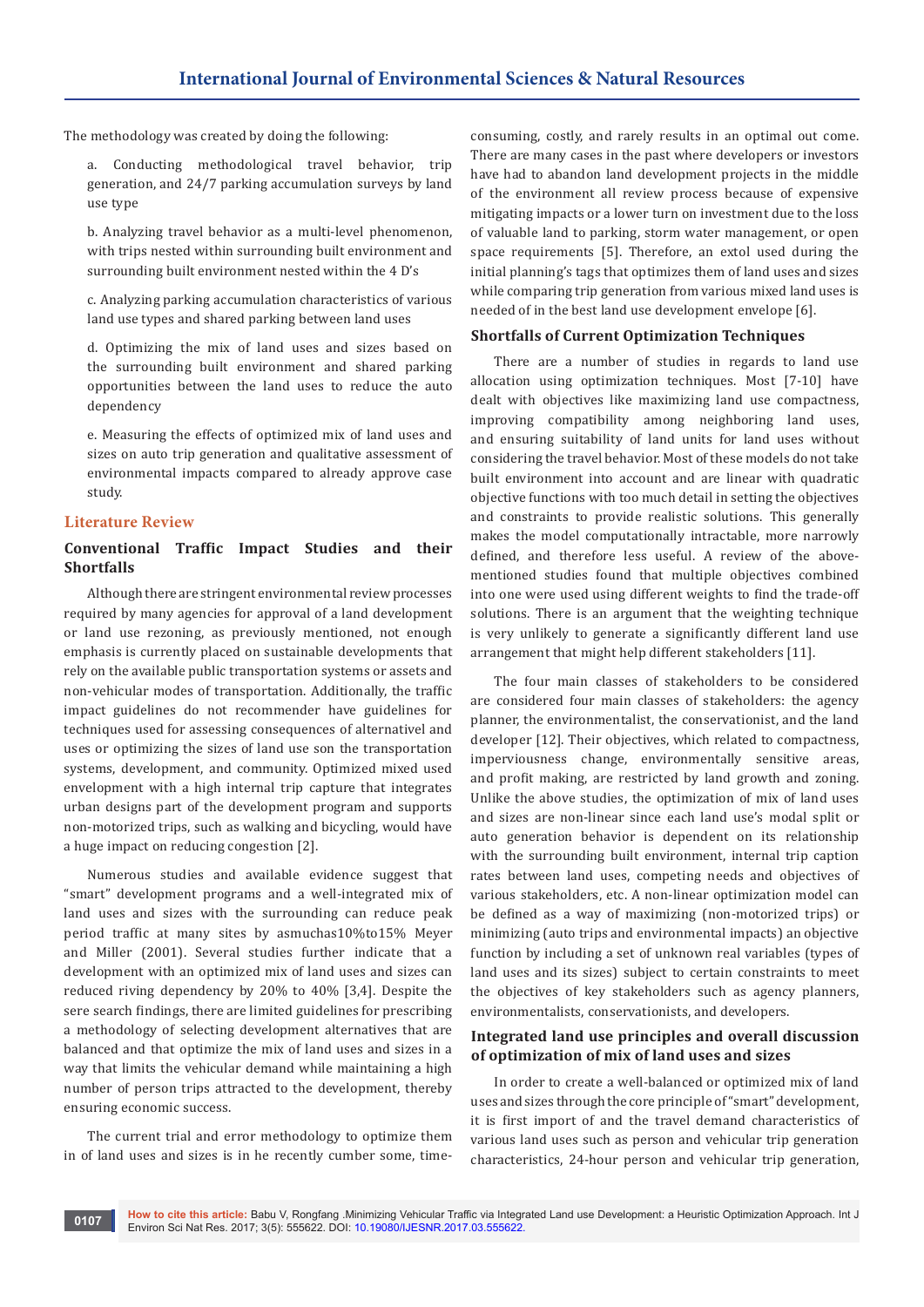temporal distribution, modal split, internal linkage, vehicle occupancy, and parking accumulation characteristics of land uses. These factors are highly dependent upon the context of the surrounding or attachment area that is listed in the Four D's of the planning principles that is discussed in the introduction. For example, given there is a good public transportation system, are all and use would tend to attract more person tripsvian onmotorized or public transportation systems over a destination retail or a convention center.

 However, to meet the goal of various stake holders, land uses that may not be advantageous from local context perspective may need to be considered. But the goal of "smart" development can still be met by optimizing the mix of land uses and sizes by exploiting the relationship between the travel behavior based on the surrounding built environment(4 D's) and local context. Secondly, optimization of the size of various land uses based on trip characteristics of various land uses is crucial in coming up with "smart" development. Trip character of various land uses depends up on its 24-hour trip generation, temporal distribution, modal split, linkage trip, and vehicle occupancy-a multi variable optimization. Many techniques are available that assist in developing an optimized land use sizes as Linear Programming and Multiple Regression.

Based on an extensive literature review, it was concluded that most of these commonly used optimization techniques perform well as long as there quirements are linear, structured, and efficient only when one single objective is clearly identified Stewart 2004.Thirdly, the Integrated Land Use (ILU) should also take the parking utilization character of each land use into consideration. Parking demands operate on a peak and off-peak schedule depending on related land uses. Distinct but complementary patterns, such as "office parking" that is generally empty in the evenings and on weekends and "residential parking" that is generally fuller in the evenings, offers an opportunity for cities to better satisfy residents and commuters without increasing the supply. Shared parking is a land/development strategy that optimizes parking capacity by allowing complementary land uses to share spaces, rather than producing separate spaces for separate uses. According to Institute for Transportation and Development Policy, shared parking can reduce parking requirements by 20-40%, creating positive economic, social, and environmental benefits.

#### **Non-linear Optimization Model**

Section 2.3 under the literature review explained the shortfalls in the current studies and research pertaining to smart growth as well as the reasons why the optimization of mix of land uses and its sizes are non-linear in meeting the goals of smart growth. The maximization model can best agendas:

maxf(x) s.t.x  $\in$  F,

where f(x) is the given objective function defined for some feasible region  $F \subseteq R^n$ . The generation of alternative solutions to this problem is also possible with relevant changes in the

constraints. Once it is a multi-objective decision problem with q objectives, the formulation can be expressed as

$$
\max \{f_1(x) \dots f_q(x)\}
$$
  
s.t  $x \in F$  and  $F \subseteq R^n$ 

The multiple objectives of optimization of mix land uses and size based on travel demand factors that minimize the auto trips and maximize the person trips are combined to form a single-objective function using the scalarization technique, and optimized subject to the same constraints.  $W_{b}$  is the ratio of vehicle trips by land use b to area of land use land b;  ${\rm t_b}$  is ratio of person trips of land use b to area of land use b.

$$
max \sum_{b=1}^{q} (w_b f_b(x))
$$
  
s.t  $\in$  F, where  $w_b \ge 0$ ,  $b = 1, 2, ..., q$ 

The advantages and disadvantages of both methods are reported in several studies [12,13]. Here, a scalarization method is more applicable as it is simple, easy to implement, and reasonably enumerates a single goal of all the key stakeholders mentioned above that is more suited for Smart Growth.

### **Land Use Allocation model**

The non-linear formulation of the models that relate to a huge combinatorial optimization problem has compelled us to search for a heuristic approach like GA. For this research, wear using an already approved mixed used envelopment as our case study where i (i=1,2,...,N) is the number of land uses, Hi is the total number of trips by the land use  $i$ , h (h =1, 2,..., H<sub>i</sub>) is each land use size, and  $m$  ( $m$  =1,  $2,...$ ,  $K$ ) is the allowed upper and lower bounds of land use i. Our aim is to arrive at an all ocation of size h (h =1,  $2,...$ ,  $H<sub>i</sub>$ ) for land uses that minimizes the auto trips based on the travel behavior (modal split) by keeping the number of total person trips and total size of the development same as approved case study.With this notation, the objective can be expressed in general as 0 ≤Xim≤1. This research strategically combines the land uses and size based on traveled and factors using the scalarization technique to form a single-objective function. In the past, such integrations were under taken to produce computationally tractable solutions by using the single objective function of the GA [7,14]. As part of this proposed methodology, the author developed a model successfully through this research using the approved case study which optimizes the mix of land uses and sizes based on the travel behavior (modal split) to reduce the vehicular trips while keeping the person trips and overall built up area same as the status quo - a win-win situation from the principles of Smart Growth, financial and meeting competing goals of various stakeholders.

# **Case study: willets point mixed use development**

Typically land use development happens from concept level to its approved plan, which is based on the current zoning and a urban renewal plan where land uses and sizes are determined based on the maximum envelop of size and use type the current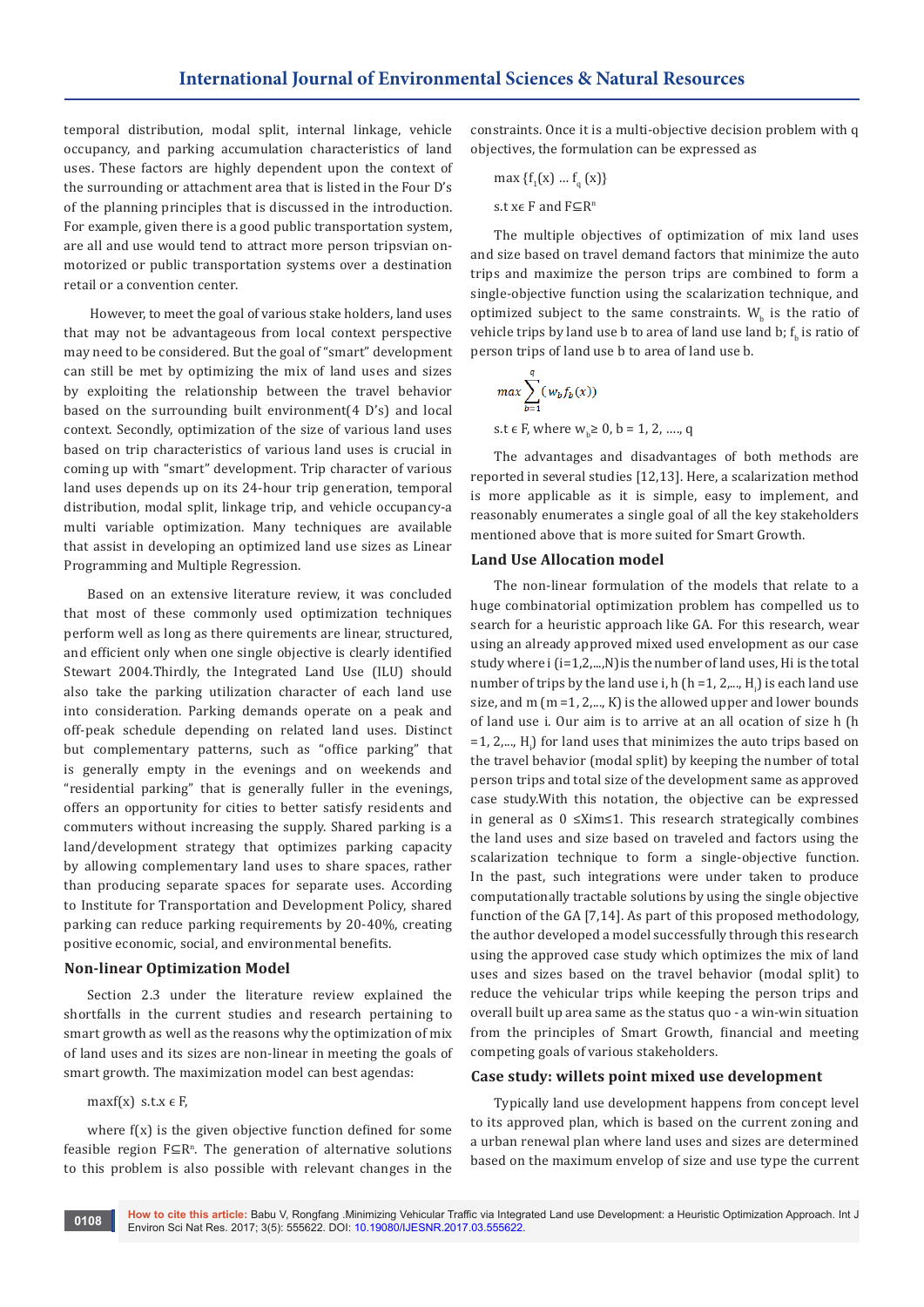zoning or Urban Renewal Plan allows. The consultant who performs the environmental impact study assessment for a project is based on the plans that were given and the methodology prescribed under the agency's prescribed environmental assessment guidelines. The prescribed methodologies are conventional and does not seek alternative land uses and sizes that exploits the existing or surrounding elements of built environment ("4 D's" of development - Density, Diversity, Design, and Distance to Transit) or smart growth principles.



The environmental assessment for Willets Point Mixed Use Development was done based on NYC's City Environmental Quality Review Technical Manual Guidelines [15]. The approved Willets Point project located in Queens, NY (Figure 1) will be built in three phases. Upon completion, the full build-out of the District is anti cipated to total approximately 10.3million square feet (sf) of development with various land use types as shown in (Table 1) below. As part of the study, massive data collection was conducted which included turning moving counts, 24-hr automatic traffic recorders, vehicle classification counts, pedestrian counts, speed and delay runs, and levels of service observations at over 30 key intersections and also at two interstate highways encompassing the study area for seven time periods during the weekday (game and non-game) and weekends (game and non-game) conditions.

| Table 2: Person and vehicle trips generation and impacted locations. |  |  |  |  |
|----------------------------------------------------------------------|--|--|--|--|
|----------------------------------------------------------------------|--|--|--|--|

| <b>Mixed land use</b><br>types |           | Page      |
|--------------------------------|-----------|-----------|
| Residential                    | 5,850     | DU        |
| Office                         | 780,000   | <b>SF</b> |
| <b>Destination Retail</b>      | 1,756,500 | <b>SF</b> |
| Neighborhood Retail            | 593,000   | <b>SF</b> |
| Movie theater                  | 4,000     | Seat      |
| Hotel                          | 700       | Room      |
| Convention                     | 400,000   | SF        |
| <b>Community Facility</b>      | 150,000   | <b>SF</b> |
| School                         | 1,463     | Seats     |

**Table 1:** Willets point development full build out program.

These extensive data collection and analyses were undertaken to assess the traffic and environmental impacts due to proposed project. The authors will apply the methodology that was developed through this research to this case study to assess the benefits of applying the principles of smart growth and integrated land use development.

## **Summary of Site Specific Trip Generation Estimates, Associated Impacts, and Mitigation Measures**

The study used a travel behavior data was based on the extensive patronage interviews, door counts, and approved past studies for similar and comparable land uses in the study area. It is import antidote that each land use has different percentage of trips made by auto mobile, transit, rail, and non- motorized trips such as walking or biking, including the link trip or internal capture. For example, there side entail and use has a modal split auto mobile(26%), subway (52%), bus(10%), and walking(11%), while hotel has a modal split of auto mobile $(70\%)$ , subway (5%),bus(5%),and walking(5%). Some of the land uses such also cal retail and recreation all uses have link trips(25%), which do not generate new trips. Similarly, Office use has the lowest auto mobile occupancy (1.14%), and Movie the after has the highest (2.52%).

|                                     | None - Game<br>Day               |         |         |        | <b>Game Day</b> |                          |         |
|-------------------------------------|----------------------------------|---------|---------|--------|-----------------|--------------------------|---------|
| Road way                            | <b>Weekday AM</b>                | Weekday | Weekday |        | Weekday         | Weekday<br><b>Midday</b> | Weekday |
|                                     | <b>Midday</b><br><b>Elements</b> |         | AM      | AM     | AM              |                          | AM      |
| Person trips for<br>hour            | 18,060                           | 37,141  | 33,764  | 39,780 | 26,312          | 36,206                   | 30,152  |
| Vehicle trips<br>hour               | 4,553                            | 7,551   | 8,361   | 8,740  | 6,339           | 6,981                    | 6,445   |
| Impacted local<br>intersections     | 26                               | 28      | 29      | 27     | 28              | 25                       | 25      |
| Impacted<br>key highway<br>elements | 8                                | 9       | 9       | 10     | 6               | 6                        | 8       |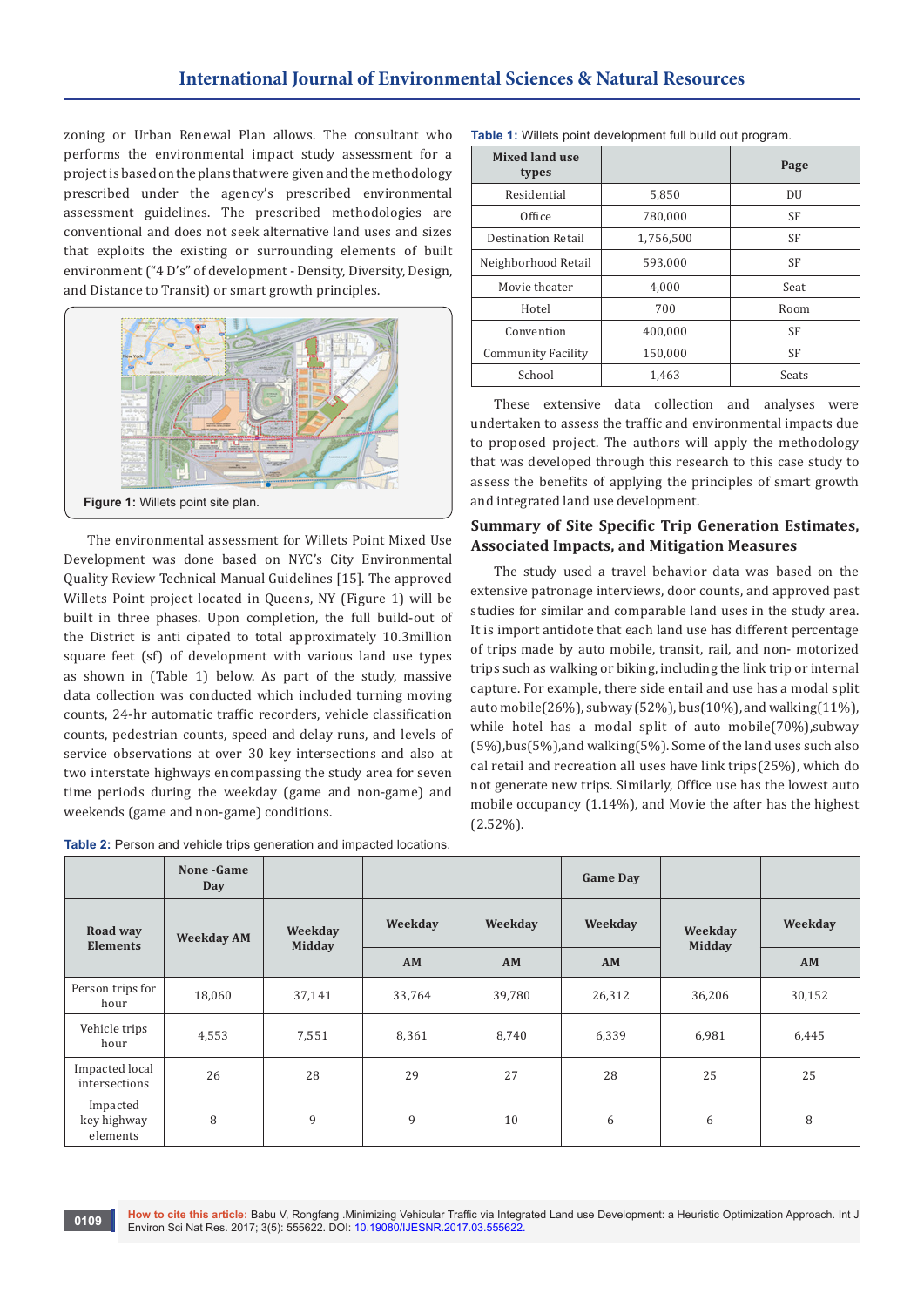Table 2 shows the volume of person trips and vehicle trips expected to be generated under full build-out during each studied peak hour. A detailed traffic impacts analysis was performed for seven time periods during the weekday (game and non-game) and weekend (game and non-game) conditions at over 30 local intersections and two interstate highway corridors (with 16 key highway elements) surrounding the study area. The multiyear study shows that the majority of studied intersections and highway locations will be significantly impacted in spite of building on/off ramps to/from the surrounding highway to provide direct access to the project site while avoiding the local roadway network.

Most of the impacts were mitigated using non-cost intensive transportation system management measures such as signal timing and phasing modifications, modifying the lane channelization, increasing roadway capacity, etc. and cost intensive measures such as adding a lane, installing a traffic light, modifying the intersection and roadway geometric design, This was all done in addition to building on/off ramps to the surrounding highway as part of the project (build condition) to avoid traffic localized travel and subsequent impacts.

### **Optimization of Mix Of Land Uses And Sizes**

The key stakeholders on any land development in urban settings are agency planners, environmentalists, conservationists, and land developers. Typically their concerns, respectively, are compactness or scale of the development per zoning, change to the environment such as wetlands, green spaces, etc., environmentally sensitive issues such traffic, air quality, and noise, and profit or return on investment. The common denominator for all these objectives is minimizing the number of vehicles and maximizing the number of person trip generation. Using the scalarization technique, the auto trip curve and the person trip curve of the generators have been combined to form a "unified" function (Table 3).

**Table 3:** Unification of Auto and Person Trips Based on Travel Behavior.

| Land uses       | <b>Residential</b> | <b>Office</b> | <b>Destination</b> | Retail  | Convention<br>ctr | Cinema  | Hotel  | Community<br>center | <b>School</b> | <b>Total</b> |
|-----------------|--------------------|---------------|--------------------|---------|-------------------|---------|--------|---------------------|---------------|--------------|
| Area            | 5850.00            | 780.00        | 1757.00            | 593.0   | 400.00            | 80.00   | 56.00  | 150.00              | 230.00        | 10400.00     |
| Person<br>trip  | 5050.00            | 1923.48       | 10394.00           | 9919.70 | 2346.00           | 1043.20 | 313.70 | 423.30              | 438.00        | 31857.00     |
| Vehicle<br>trip | 1263.64            | 877.38        | 3143.00            | 743.98  | 775.52            | 260.80  | 166.65 | 46.56               | 50.64         | 7328.23      |
| PT/Area         | 0.86               | 2.37          | 5.92               | 16.73   | 5.87              | 13.04   | 0.56   | 2.82                | 1.91          | 3.06         |
| VT/Area         | 0.22               | 1.12          | 1.79               | 1.25    | 1.94              | 3.26    | 0.36   | 0.31                | 0.22          | 0.70         |

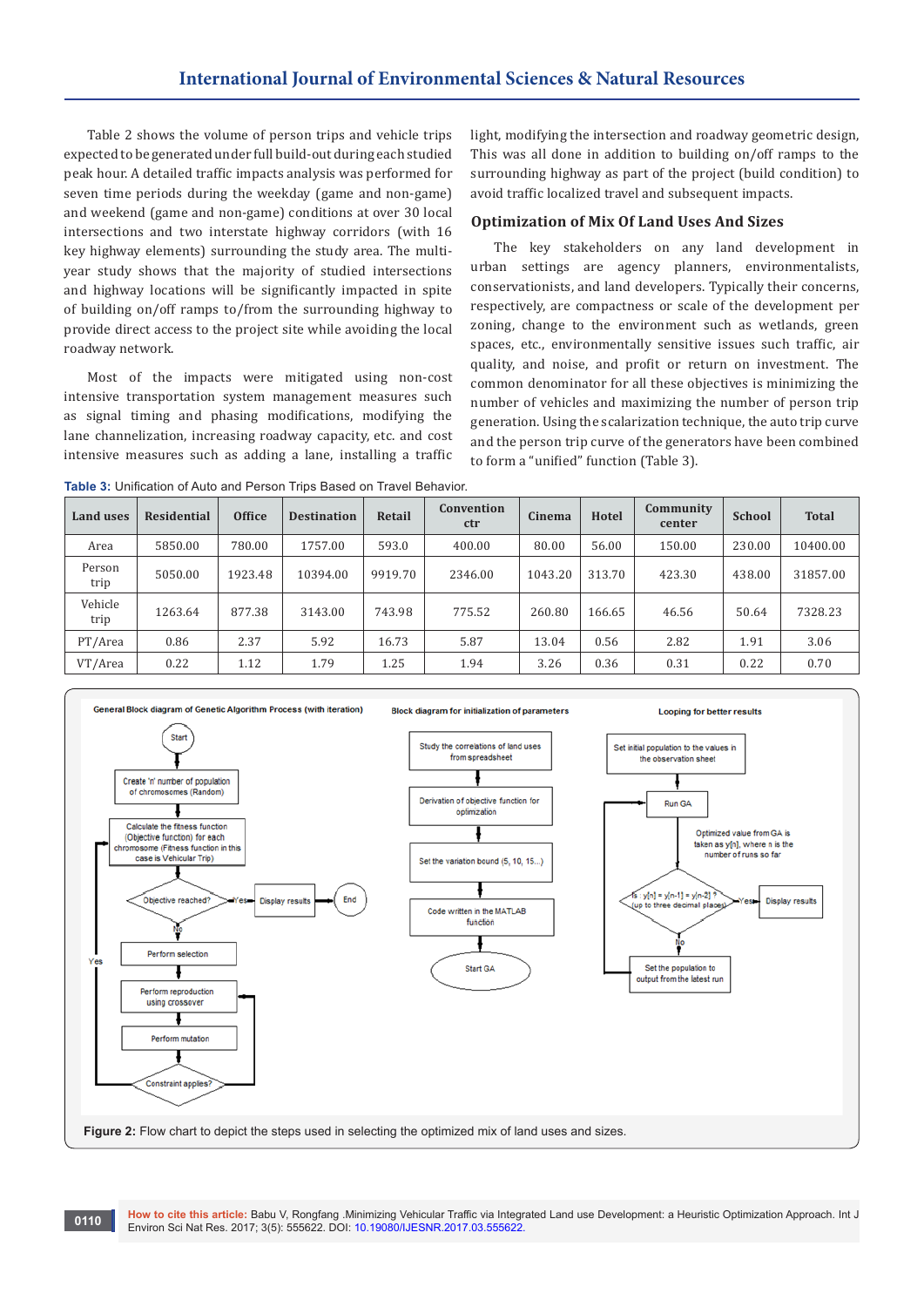This is done effectively by strategically linking the various trip generation characteristics of each land use in conjunction with other land uses while keeping the fundamental phenomenon of the single objective optimization, reduce the number of vehicle trip generation in mind. Lower bound that could be potentially allowed. Since+/-5% to+/-50%is considered to be the acceptable range in the land development industry while selecting the land uses that are fail proof during the economic down turn, a total of 10 scenarios were considered(5,10,15,20,25,30,35,40,45,and50). Under each percentage scenario ,a GA optimization was applied

as per the methodology that is developed in section 3. The optimization methodology uses "hill-climbing" approach while the size was varied incrementally between the specified bounds for each land use. Each scenario will have multiple. As each run progress, the total number of auto mobiles generated by all land uses decreases while maintaining the same number of person trips as the case study. Figure 2 below shows the steps involved in formulation, heuristic search and optimization, and looping technique for better computation and search in developing an optimized mix of land uses and sizes.

| Findings Of The Methodology: Benefits Of Optimizing The Mix Of Land Uses And Sizes |  |  |  |
|------------------------------------------------------------------------------------|--|--|--|
|------------------------------------------------------------------------------------|--|--|--|

**Table 4:** Optimized mix of land uses and size during 5 % through 50 % bounds and variations.

|               |          | 5         |             | 10        | 15          |             |             | 20        |             | 25        |             |
|---------------|----------|-----------|-------------|-----------|-------------|-------------|-------------|-----------|-------------|-----------|-------------|
| Land use type | Approved | Optimized | <b>Diff</b> | Optimized | <b>Diff</b> | <b>Diff</b> | <b>Diff</b> | Optimized | <b>Diff</b> | Optimized | <b>Diff</b> |
| Residential   | 5850     | 5945      | 2%          | 5977      | 2%          | 6003        | 3%          | 6006      | 3%          | 5992      | 2%          |
| Office        | 780      | 742       | 5%          | 705       | 10%         | 798         | 2%          | 729       | 7%          | 855       | 10%         |
| Destination   | 1757     | 1709      | 3%          | 1642      | $-7%$       | 1545        | $-12$       | 1507      | 14%         | 1391      | 21%         |
| Retail        | 593      | 620       | 5%          | 652       | 10%         | 682         | 15          | 7110      | 20%         | 741       | 25%         |
| Convention    | 400      | 380       | 5%          | 360       | $-9%$       | 340         | 15          | 320       | 20%         | 300       | 25%         |
| Cinema        | 80       | 60        | 5%          | 73        | 2%          | 68          | 15          | 64        | 20%         | 60        | 25%         |
| Hotel         | 560      | 76        | 5%          | 573       | 10%         | 529         | 6           | 610       | 9%          | 586       | $5\%$       |
| Community     | 150      | 534       | 4%          | 165       | 10%         | 172         | 14          | 179       | 19%         | 187       | 25%         |
| School        | 230      | 156       | 4%          | 253       | 10%         | 264         | 15          | 276       | 20%         | 287       | 25%         |

The methodology that was developed above to optimize the mix of land uses and size is very effective in reducing the overall vehicular trip generation (Table 4). The approved site plan has 5,850dewelling units, 780,000 sq.ft of office, 1,757 Sq. ft of destination retail, 593,000 sq.ft of retail, 400,000 sq.ft of convention center, 4000 seat (20 sq.ft per seat or a total of 8,000 sq. ft) cinema, 700 rooms (800 sift per room or a total of 560,000 sq.ft), 150,000 sq.ft community center, and 1,463 seat school (157.2 sq.ft per seat of or a total of 230,00sq.ft).

The travel demand estimates of the case study, as a status quo project, show that it would generate a total of 33,764 person trips and 8,361 vehicle (auto, taxi, and delivery) trips during the weekday PM peak hours. Table 5 summarizes the total trip generation when the optimal solutions plateau for each bounds and variations. shows that 5%, 10%, 15%, 20%, 25%, 30%, 35%, 40%, 45%, and 50% bounds and variations of mix of land uses and sizes shows the reduction of vehicle trip in the range of 500 to 2,350 vehicles during the PM peak hour by keeping the person trip and total built up area to maintain the financial returns same as the case study. The reduction in vehicular trip generation will minimize the traffic impacts, environmental impacts, vehicle miles travel, and also cost of the additional infrastructures to mitigate project related impacts. The results also show that as the bounds and variation increases the reduction in the vehicle trip generation by the development increase. This gives options to stakeholders to pick and choose bounds and variations and its corresponding mix of land uses and sizes based on vehicle

trip reductions and compare it to the status quo development Parking.

**Table 5:** Vehicle trip reduction Based on bounds and variations.

| <b>Bounds and variations</b> | Reduction In Trips (%) |
|------------------------------|------------------------|
| 5                            | $-5.96%$               |
| 10                           | $-7.54%$               |
| 15                           | $-10.63%$              |
| 20                           | $-13.72$               |
| 25                           | $-17.79%$              |
| 30                           | $-21.45%$              |
| 35                           | $-23.95%$              |
| 40                           | $-26.92%$              |
| 45                           | $-28.49%$              |
| 50                           | $-28.08%$              |

The parking survey were conducted for various land uses to estimate the parking accumulation throughout the day Parking accumulation for various land uses were looked independently outside the optimization of mix of land uses and sizes. The parking accumulation for select land uses as an example. The temporal distribution of parking accumulation shows there is plenty of opportunity to leverage the need for parking spaces by allowing complementary land uses to share spaces, rather than building separate spaces for separate uses. The study is underway to integrate shared parking techniques and methods between the land uses into optimization of mix of